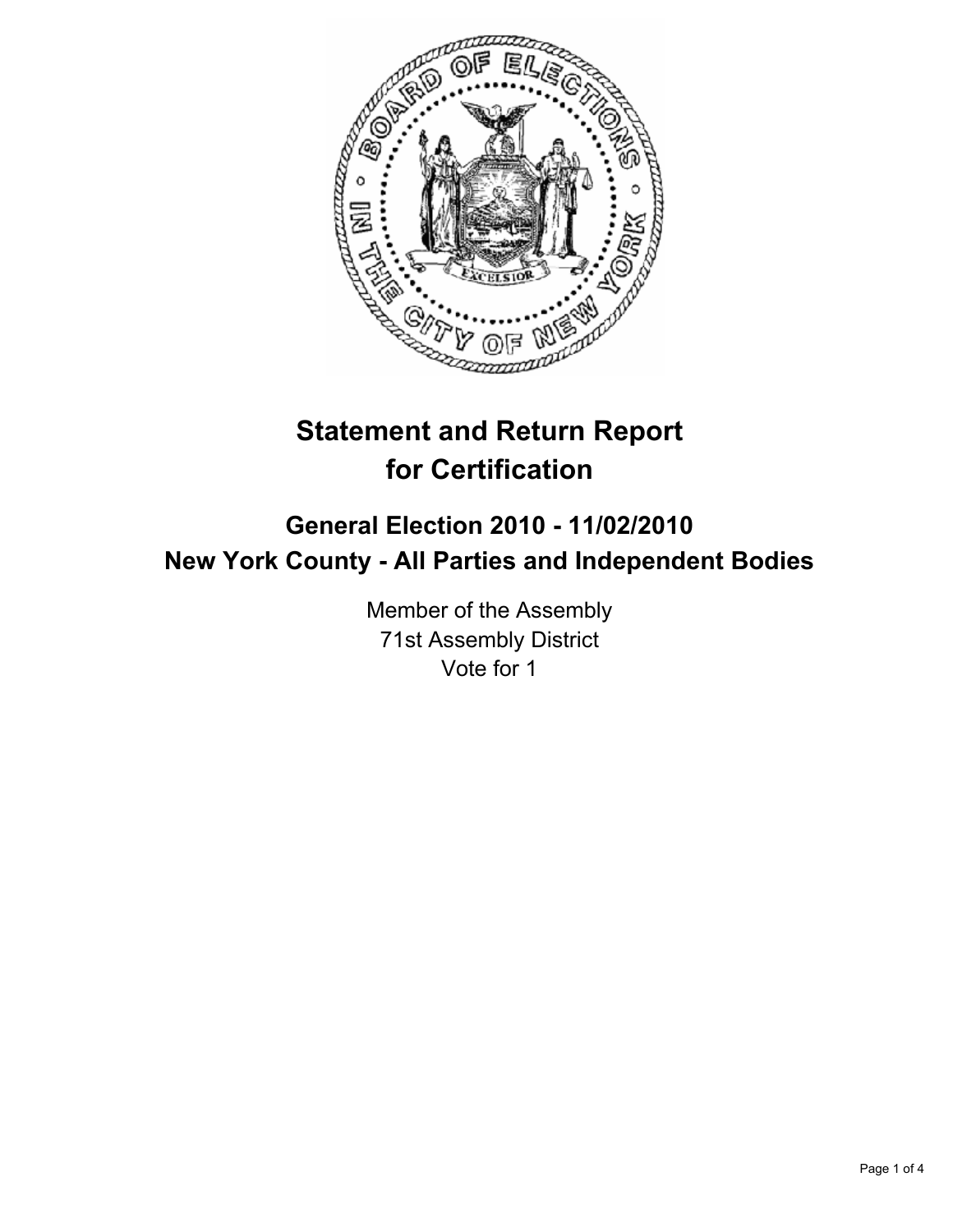

#### **Assembly District 71**

| PUBLIC COUNTER                    | 24,164 |
|-----------------------------------|--------|
| <b>EMERGENCY</b>                  | 0      |
| ABSENTEE/MILITARY                 | 392    |
| <b>AFFIDAVIT</b>                  | 661    |
| <b>Total Ballots</b>              | 25,372 |
| HERMAN D FARRELL JR. (DEMOCRATIC) | 19,627 |
| <b>GLENDA ALLEN (REPUBLICAN)</b>  | 2,032  |
| ALLEN (WRITE-IN)                  | 1      |
| ANDI WEISS (WRITE-IN)             | 1      |
| ANN MATTHEWS (WRITE-IN)           | 1      |
| ANYONE ELSE (WRITE-IN)            | 2      |
| ARIAL FERRAR (WRITE-IN)           | 1      |
| ARIEL FERAERIN (WRITE-IN)         | 1      |
| ARIEL FERREIRA (WRITE-IN)         | 24     |
| ARIEL FERRIERA (WRITE-IN)         | 1      |
| ARIEL FERRIERS (WRITE-IN)         | 1      |
| ARIEL FESSEISRA (WRITE-IN)        | 3      |
| BEELZABUB (WRITE-IN)              | 1      |
| CHARLES BARRON (WRITE-IN)         | 1      |
| CHARLI KEMP (WRITE-IN)            | 1      |
| DANNY ROCKET (WRITE-IN)           | 1      |
| ELMO (WRITE-IN)                   | 1      |
| LINARES GIULLERMO (WRITE-IN)      | 1      |
| MARK LEVINE (WRITE-IN)            | 1      |
| MICKEY MOUSE (WRITE-IN)           | 3      |
| NEER ASHERIE (WRITE-IN)           | 1      |
| NO NAME (WRITE-IN)                | 2      |
| NO ONE (WRITE-IN)                 | 1      |
| NONE OF ABOVE (WRITE-IN)          | 1      |
| RALPH NADER (WRITE-IN)            | 2      |
| REBECCA DAVOREAN (WRITE-IN)       | 1      |
| SARJAY MISHRA (WRITE-IN)          | 1      |
| STEVEN ERANGELISTA (WRITE-IN)     | 1      |
| STEVEN EVANGELISTA (WRITE-IN)     | 1      |
| VOID (WRITE-IN)                   | 4      |
| <b>Total Votes</b>                | 21,720 |
| Unrecorded                        | 3,652  |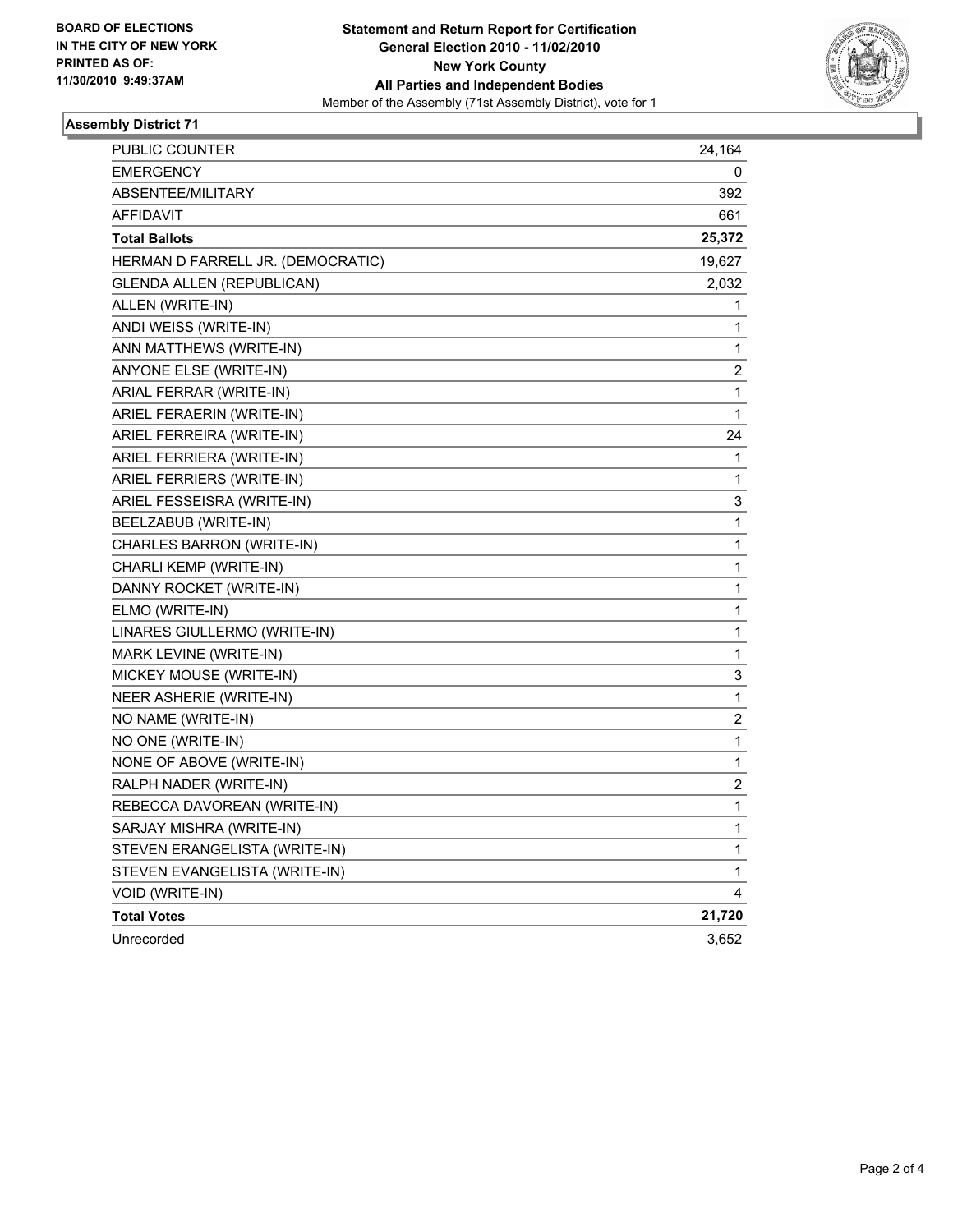

#### **Total for Member of the Assembly (71st Assembly District) - New York County**

| PUBLIC COUNTER                    | 24,164 |
|-----------------------------------|--------|
| <b>EMERGENCY</b>                  | 0      |
| ABSENTEE/MILITARY                 | 392    |
| AFFIDAVIT                         | 661    |
| <b>Total Ballots</b>              | 25,372 |
| HERMAN D FARRELL JR. (DEMOCRATIC) | 19,627 |
| <b>GLENDA ALLEN (REPUBLICAN)</b>  | 2,032  |
| ALLEN (WRITE-IN)                  | 1      |
| ANDI WEISS (WRITE-IN)             | 1      |
| ANN MATTHEWS (WRITE-IN)           | 1      |
| ANYONE ELSE (WRITE-IN)            | 2      |
| ARIAL FERRAR (WRITE-IN)           | 1      |
| ARIEL FERAERIN (WRITE-IN)         | 1      |
| ARIEL FERREIRA (WRITE-IN)         | 24     |
| ARIEL FERRIERA (WRITE-IN)         | 1      |
| ARIEL FERRIERS (WRITE-IN)         | 1      |
| ARIEL FESSEISRA (WRITE-IN)        | 3      |
| BEELZABUB (WRITE-IN)              | 1      |
| CHARLES BARRON (WRITE-IN)         | 1      |
| CHARLI KEMP (WRITE-IN)            | 1      |
| DANNY ROCKET (WRITE-IN)           | 1      |
| ELMO (WRITE-IN)                   | 1      |
| LINARES GIULLERMO (WRITE-IN)      | 1      |
| MARK LEVINE (WRITE-IN)            | 1      |
| MICKEY MOUSE (WRITE-IN)           | 3      |
| NEER ASHERIE (WRITE-IN)           | 1      |
| NO NAME (WRITE-IN)                | 2      |
| NO ONE (WRITE-IN)                 | 1      |
| NONE OF ABOVE (WRITE-IN)          | 1      |
| RALPH NADER (WRITE-IN)            | 2      |
| REBECCA DAVOREAN (WRITE-IN)       | 1      |
| SARJAY MISHRA (WRITE-IN)          | 1      |
| STEVEN ERANGELISTA (WRITE-IN)     | 1      |
| STEVEN EVANGELISTA (WRITE-IN)     | 1      |
| VOID (WRITE-IN)                   | 4      |
| <b>Total Votes</b>                | 21,720 |
| Unrecorded                        | 3,652  |